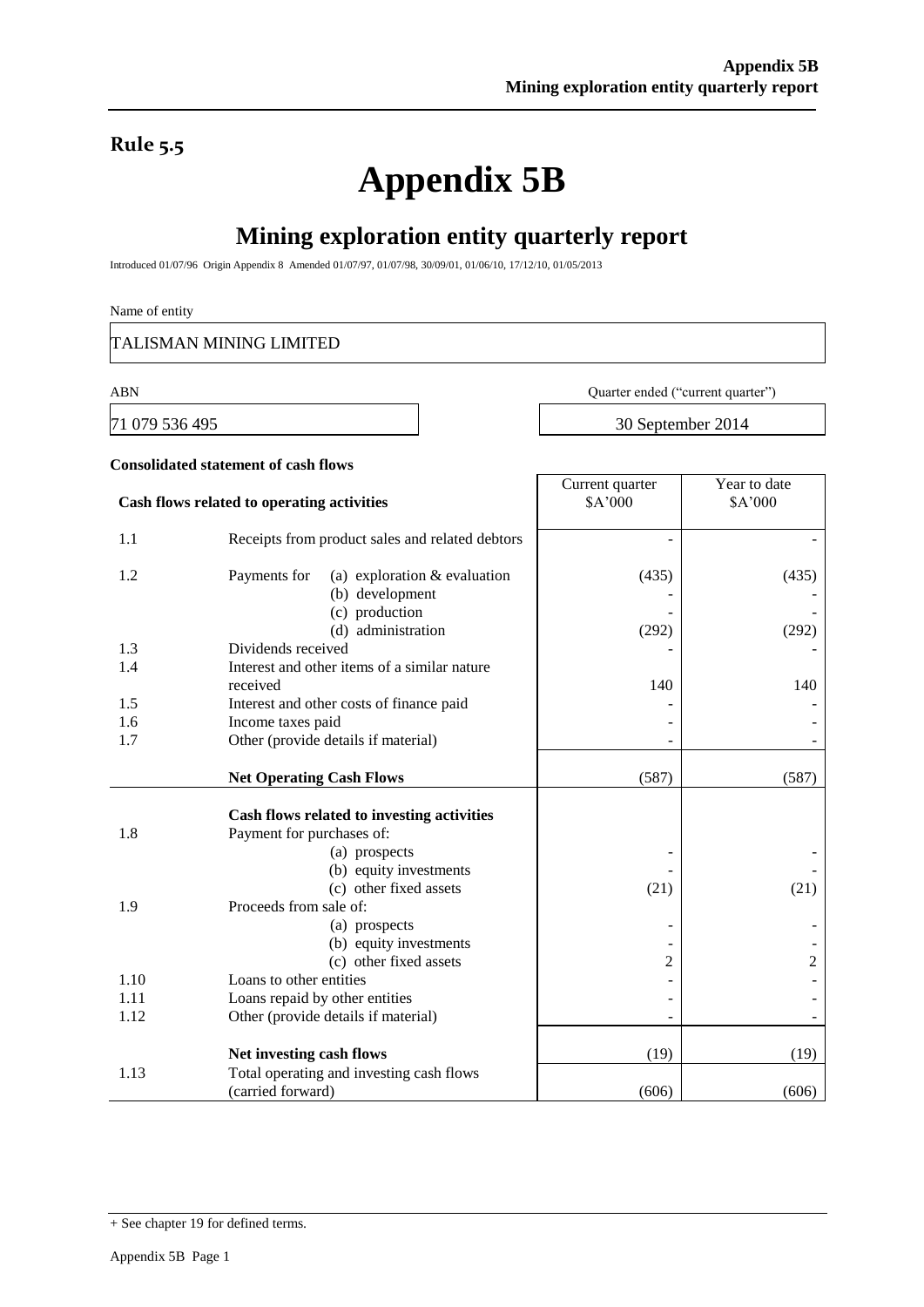| 1.13 | Total operating and investing cash flows      | (606)  | (606)  |
|------|-----------------------------------------------|--------|--------|
|      | (brought forward)                             |        |        |
|      |                                               |        |        |
|      | Cash flows related to financing activities    |        |        |
| 1.14 | Proceeds from issues of shares, options, etc. | -      |        |
| 1.15 | Proceeds from sale of forfeited shares        | -      |        |
| 1.16 | Proceeds from borrowings                      | ۰      |        |
| 1.17 | Repayment of borrowings                       |        |        |
| 1.18 | Dividends paid                                |        |        |
| 1.19 | Other (provide details if material)           |        |        |
|      | Net financing cash flows                      |        |        |
|      |                                               |        |        |
|      | Net increase (decrease) in cash held          | (606)  | (606)  |
| 1.20 | Cash at beginning of quarter/year to date     | 16,052 | 16,052 |
| 1.21 | Exchange rate adjustments to item 1.20        |        |        |
|      |                                               |        |        |
| 1.22 | Cash at end of quarter                        | 15,446 | 15,446 |

#### **Payments to directors of the entity and associates of the directors, related entities of the entity and associates of the related entities**

|      |                                                                  | Current quarter<br>\$A'000 |
|------|------------------------------------------------------------------|----------------------------|
| 1.23 | Aggregate amount of payments to the parties included in item 1.2 | 185                        |
| 1.24 | Aggregate amount of loans to the parties included in item 1.10   |                            |

1.25 Explanation necessary for an understanding of the transactions

Remuneration to Directors.

#### **Non-cash financing and investing activities**

2.1 Details of financing and investing transactions which have had a material effect on consolidated assets and liabilities but did not involve cash flows

N/A

2.2 Details of outlays made by other entities to establish or increase their share in projects in which the reporting entity has an interest

N/A

<sup>+</sup> See chapter 19 for defined terms.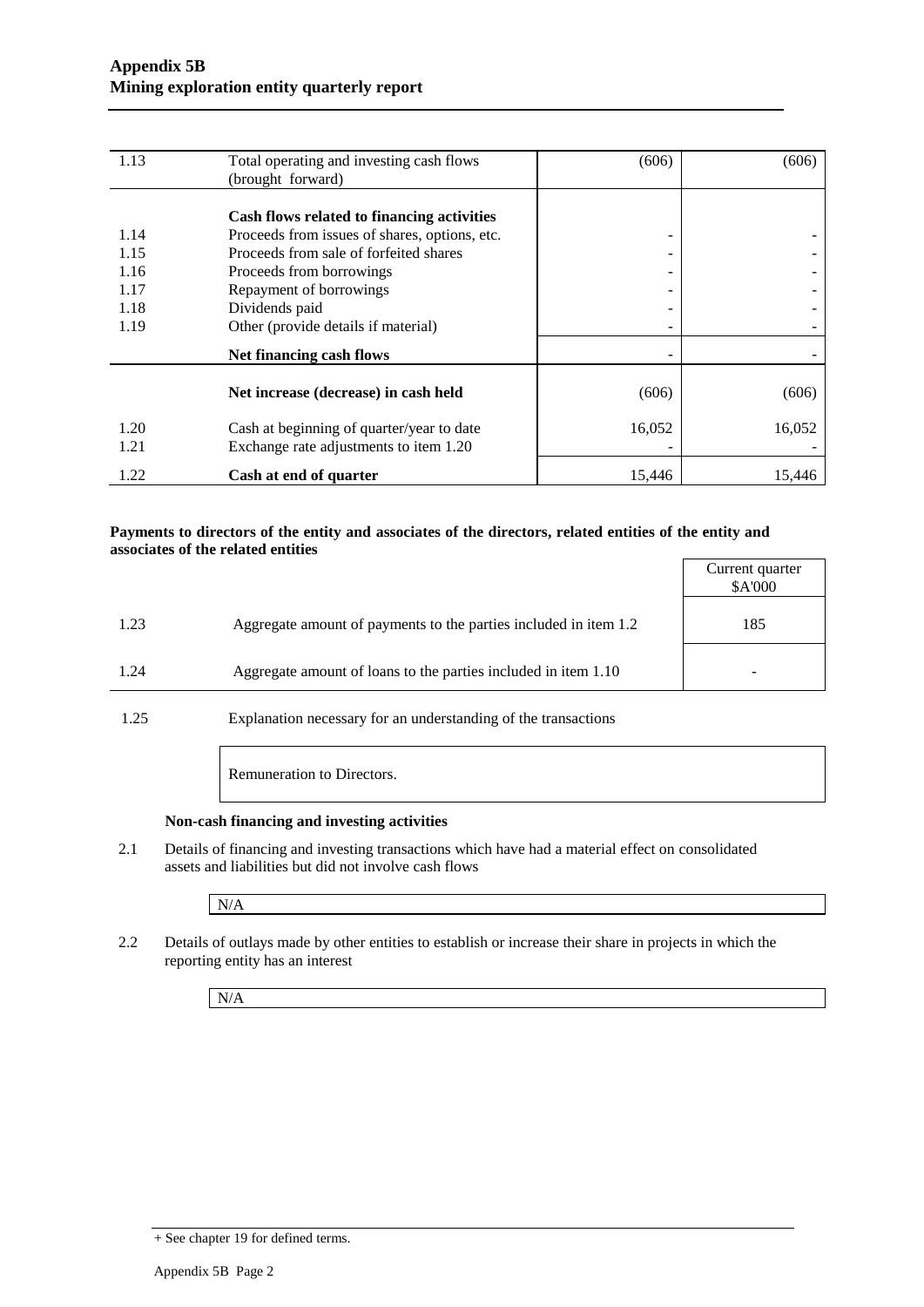#### **Financing facilities available**

*Add notes as necessary for an understanding of the position.*

|     |                             | Amount available<br>\$A'000 | Amount used<br>\$A'000   |
|-----|-----------------------------|-----------------------------|--------------------------|
| 3.1 | Loan facilities             | $\overline{\phantom{0}}$    | $\overline{\phantom{a}}$ |
| 3.2 | Credit standby arrangements | -                           | -                        |

#### **Estimated cash outflows for next quarter**

|     |                            | \$A'000 |
|-----|----------------------------|---------|
| 4.1 | Exploration and evaluation | 8,700*  |
| 4.2 | Development                | ۰       |
| 4.3 | Production                 | ۰       |
| 4.4 | Administration             | 300     |
|     | <b>Total</b>               | 9,000   |

*\*Includes \$8million payment for acquisition of Sinclair Nickel Project (see ASX release dated 20/10/14 - Talisman acquires Sinclair Nickel Project)*

#### **Reconciliation of cash**

| Reconciliation of cash at the end of the quarter (as<br>shown in the consolidated statement of cash flows) to<br>the related items in the accounts is as follows. |                                                  | Current quarter<br>\$A'000 | Previous quarter<br>\$A'000 |  |
|-------------------------------------------------------------------------------------------------------------------------------------------------------------------|--------------------------------------------------|----------------------------|-----------------------------|--|
| 5.1                                                                                                                                                               | Cash on hand and at bank                         | 176                        | 232                         |  |
| 5.2                                                                                                                                                               | Deposits at call                                 | 15,270                     | 15,820                      |  |
| 5.3                                                                                                                                                               | Bank overdraft                                   |                            |                             |  |
| 5.4                                                                                                                                                               | Other (provide details)                          |                            |                             |  |
|                                                                                                                                                                   | <b>Total: cash at end of quarter</b> (item 1.22) | 15.446                     | 16,052                      |  |

<sup>+</sup> See chapter 19 for defined terms.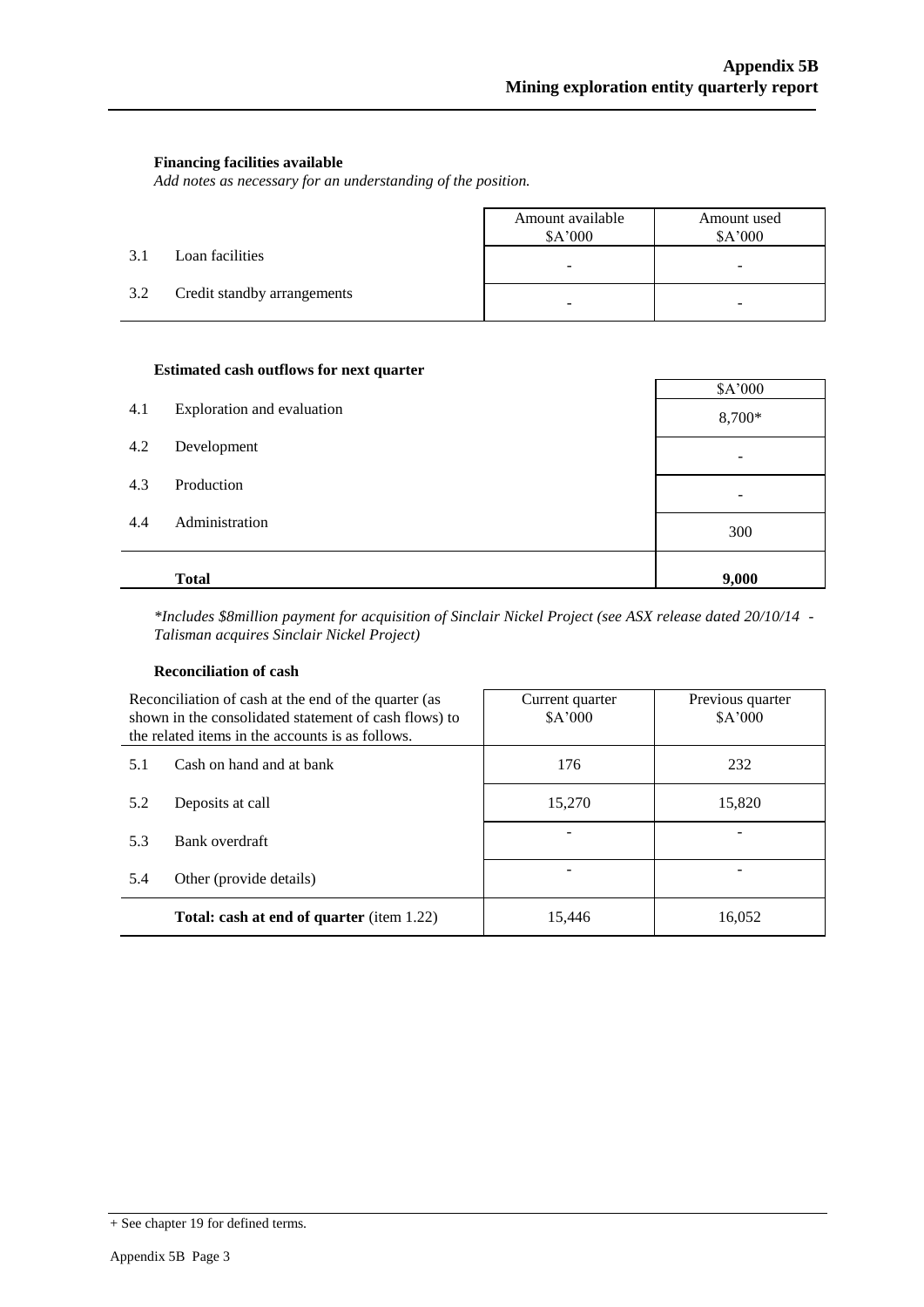#### **Changes in interests in mining tenements**

|     |                                                                     | Tenement reference              | Nature of interest<br>(note (2)) | Interest at<br>beginning of<br>quarter | Interest at<br>end of<br>quarter |
|-----|---------------------------------------------------------------------|---------------------------------|----------------------------------|----------------------------------------|----------------------------------|
| 6.1 | Interests in mining<br>tenements relinquished,<br>reduced or lapsed |                                 |                                  |                                        |                                  |
| 6.2 | Interests in mining<br>tenements acquired or<br>increased           | Killara<br>E51/1662<br>E51/1663 | Application<br>Application       |                                        |                                  |

#### **Issued and quoted securities at end of current quarter**

*Description includes rate of interest and any redemption or conversion rights together with prices and dates.*

|     |                                                      | Total number | Number<br>quoted | Issue price per<br>security (see note<br>$3)$ (cents) | Amount paid up<br>per security (see<br>note 3) (cents) |
|-----|------------------------------------------------------|--------------|------------------|-------------------------------------------------------|--------------------------------------------------------|
| 7.1 | $+$ securities<br><b>Preference</b><br>(description) |              |                  |                                                       |                                                        |
| 7.2 | Changes during quarter                               |              |                  |                                                       |                                                        |
|     | (a) Increases through                                |              |                  |                                                       |                                                        |
|     | issues                                               |              |                  |                                                       |                                                        |
|     | (b) Decreases through                                |              |                  |                                                       |                                                        |
|     | returns of capital, buy-                             |              |                  |                                                       |                                                        |
|     | backs, redemptions                                   |              |                  |                                                       |                                                        |
| 7.3 | <sup>+</sup> Ordinary securities                     | 131,538,627  | 131,538,627      |                                                       |                                                        |
|     |                                                      |              |                  |                                                       |                                                        |
| 7.4 | Changes during quarter<br>(a) Increases through      |              |                  |                                                       |                                                        |
|     | issues                                               |              |                  |                                                       |                                                        |
|     | (b) Decreases through                                |              |                  |                                                       |                                                        |
|     | returns of capital, buy-                             |              |                  |                                                       |                                                        |
|     | backs                                                |              |                  |                                                       |                                                        |
| 7.5 | +Convertible                                         |              |                  |                                                       |                                                        |
|     | debt securities                                      |              |                  |                                                       |                                                        |
|     | (description)                                        |              |                  |                                                       |                                                        |
| 7.6 | Changes during quarter                               |              |                  |                                                       |                                                        |
|     | (a) Increases through                                |              |                  |                                                       |                                                        |
|     | issues                                               |              |                  |                                                       |                                                        |
|     | (b) Decreases through                                |              |                  |                                                       |                                                        |
|     | securities matured,                                  |              |                  |                                                       |                                                        |
|     | converted                                            |              |                  |                                                       |                                                        |

<sup>+</sup> See chapter 19 for defined terms.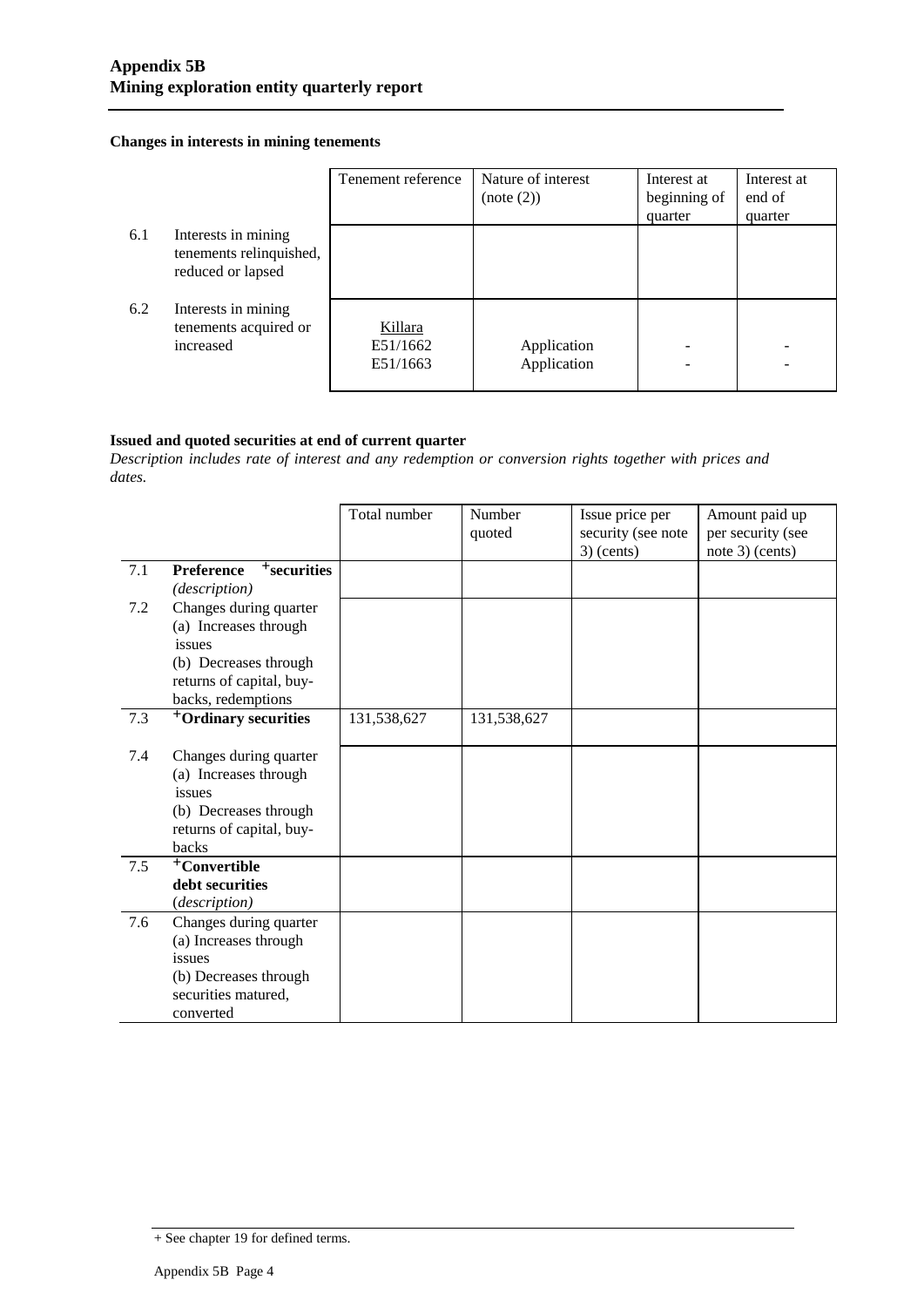| 7.7  | <b>Options</b>    |                |                | Exercise price | Expiry date    |
|------|-------------------|----------------|----------------|----------------|----------------|
|      | (description and  | 400,000        | $\overline{a}$ | \$0.69         | 31/12/2014     |
|      | conversion        | 400,000        |                | \$0.73         | 31/12/2014     |
|      | <i>factor</i> )   | 400,000        |                | \$0.78         | 31/12/2014     |
|      |                   | 400,000        |                | \$0.83         | 31/12/2014     |
|      |                   | 400,000        |                | \$0.85         | 31/12/2014     |
|      |                   | 750,000        |                | \$0.72         | 31/10/2014     |
|      |                   | 750,000        |                | \$0.80         | 31/10/2014     |
|      |                   | 750,000        |                | \$1.00         | 31/10/2014     |
|      |                   | 750,000        |                | \$1.12         | 31/10/2014     |
|      |                   | 250,000        |                | \$1.02         | 31/07/2015     |
|      |                   | 250,000        |                | \$1.13         | 31/07/2015     |
|      |                   | 250,000        |                | \$1.41         | 31/07/2015     |
|      |                   | 250,000        |                | \$1.53         | 31/07/2015     |
|      |                   | 562,500        |                | \$0.43         | 31/10/2016     |
|      |                   | 562,500        |                | \$0.51         | 31/10/2016     |
|      |                   | 562,500        |                | \$0.60         | 31/10/2016     |
|      |                   | 562,500        |                | \$0.69         | 31/10/2016     |
|      |                   |                |                |                |                |
| 7.8  | Issued during     | $\overline{a}$ | $\overline{a}$ | ÷,             | $\overline{a}$ |
|      | quarter           |                |                |                |                |
| 7.9  | Exercised         | $\sim$         | ÷,             | $\overline{a}$ | $\overline{a}$ |
|      | during quarter    |                |                |                |                |
|      |                   |                |                |                |                |
| 7.10 | Expired during    | 125,000        | $\overline{a}$ | \$0.90         | 31/07/2014     |
|      | quarter           | 125,000        |                | \$0.97         | 31/07/2014     |
|      |                   | 125,000        |                | \$1.03         | 31/07/2014     |
|      |                   | 125,000        |                | \$1.09         | 31/07/2014     |
|      |                   |                |                |                |                |
| 7.11 | <b>Debentures</b> | $\frac{1}{2}$  | $\overline{a}$ |                |                |
|      | (totals only)     |                |                |                |                |
| 7.12 | <b>Unsecured</b>  | $\overline{a}$ | $\overline{a}$ |                |                |
|      | notes (totals     |                |                |                |                |
|      | only)             |                |                |                |                |
|      |                   |                |                |                |                |

<sup>+</sup> See chapter 19 for defined terms.